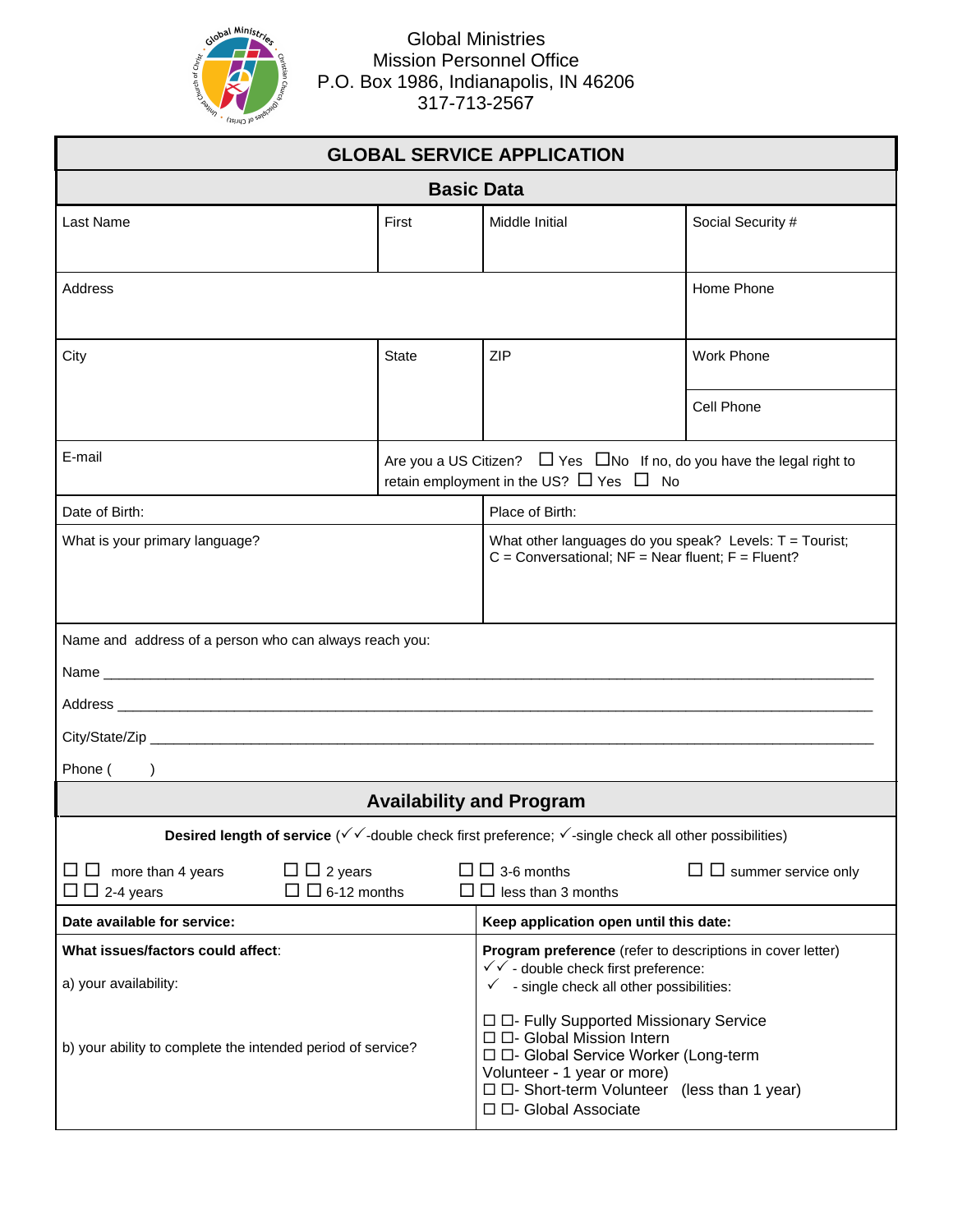| <b>Assignment</b> - Check appropriate boxes                                                                                                                                                                                                                                        |                                                                                                                                 |  |  |
|------------------------------------------------------------------------------------------------------------------------------------------------------------------------------------------------------------------------------------------------------------------------------------|---------------------------------------------------------------------------------------------------------------------------------|--|--|
| $\Box$ Open to discuss a variety of position/program options<br>$\Box$ Particular interest in the following positions/programs:                                                                                                                                                    | $\Box$ Open to serving in a variety of geographical settings<br>$\Box$ Particular interest in the following geographic regions: |  |  |
|                                                                                                                                                                                                                                                                                    |                                                                                                                                 |  |  |
|                                                                                                                                                                                                                                                                                    |                                                                                                                                 |  |  |
| Types of Mission Service for which you believe you can do well in an international context: (check all that apply):                                                                                                                                                                |                                                                                                                                 |  |  |
|                                                                                                                                                                                                                                                                                    |                                                                                                                                 |  |  |
|                                                                                                                                                                                                                                                                                    |                                                                                                                                 |  |  |
|                                                                                                                                                                                                                                                                                    |                                                                                                                                 |  |  |
|                                                                                                                                                                                                                                                                                    |                                                                                                                                 |  |  |
|                                                                                                                                                                                                                                                                                    |                                                                                                                                 |  |  |
|                                                                                                                                                                                                                                                                                    |                                                                                                                                 |  |  |
| $\Box$ Pastoral $\Box$                                                                                                                                                                                                                                                             |                                                                                                                                 |  |  |
|                                                                                                                                                                                                                                                                                    |                                                                                                                                 |  |  |
|                                                                                                                                                                                                                                                                                    |                                                                                                                                 |  |  |
| <b>Church Membership</b><br>Service under the auspices of Global Ministries is open to members of Christian Church (Disciples of Christ) and the United Church of Christ<br>congregations or other Christian churches. Compatibility with GM mission objectives is an expectation. |                                                                                                                                 |  |  |
| Name of Congregation                                                                                                                                                                                                                                                               | Denomination                                                                                                                    |  |  |
| Address                                                                                                                                                                                                                                                                            | Name of Pastor                                                                                                                  |  |  |
| City/State/Zip                                                                                                                                                                                                                                                                     | Phone ()                                                                                                                        |  |  |
| Describe your involvement in your congregation/church:                                                                                                                                                                                                                             |                                                                                                                                 |  |  |
|                                                                                                                                                                                                                                                                                    |                                                                                                                                 |  |  |
|                                                                                                                                                                                                                                                                                    |                                                                                                                                 |  |  |
|                                                                                                                                                                                                                                                                                    |                                                                                                                                 |  |  |
|                                                                                                                                                                                                                                                                                    |                                                                                                                                 |  |  |
|                                                                                                                                                                                                                                                                                    |                                                                                                                                 |  |  |
| <b>Volunteer Service</b>                                                                                                                                                                                                                                                           |                                                                                                                                 |  |  |
| Describe your involvement in civil or volunteer service:                                                                                                                                                                                                                           |                                                                                                                                 |  |  |
|                                                                                                                                                                                                                                                                                    |                                                                                                                                 |  |  |
|                                                                                                                                                                                                                                                                                    |                                                                                                                                 |  |  |
|                                                                                                                                                                                                                                                                                    |                                                                                                                                 |  |  |
|                                                                                                                                                                                                                                                                                    |                                                                                                                                 |  |  |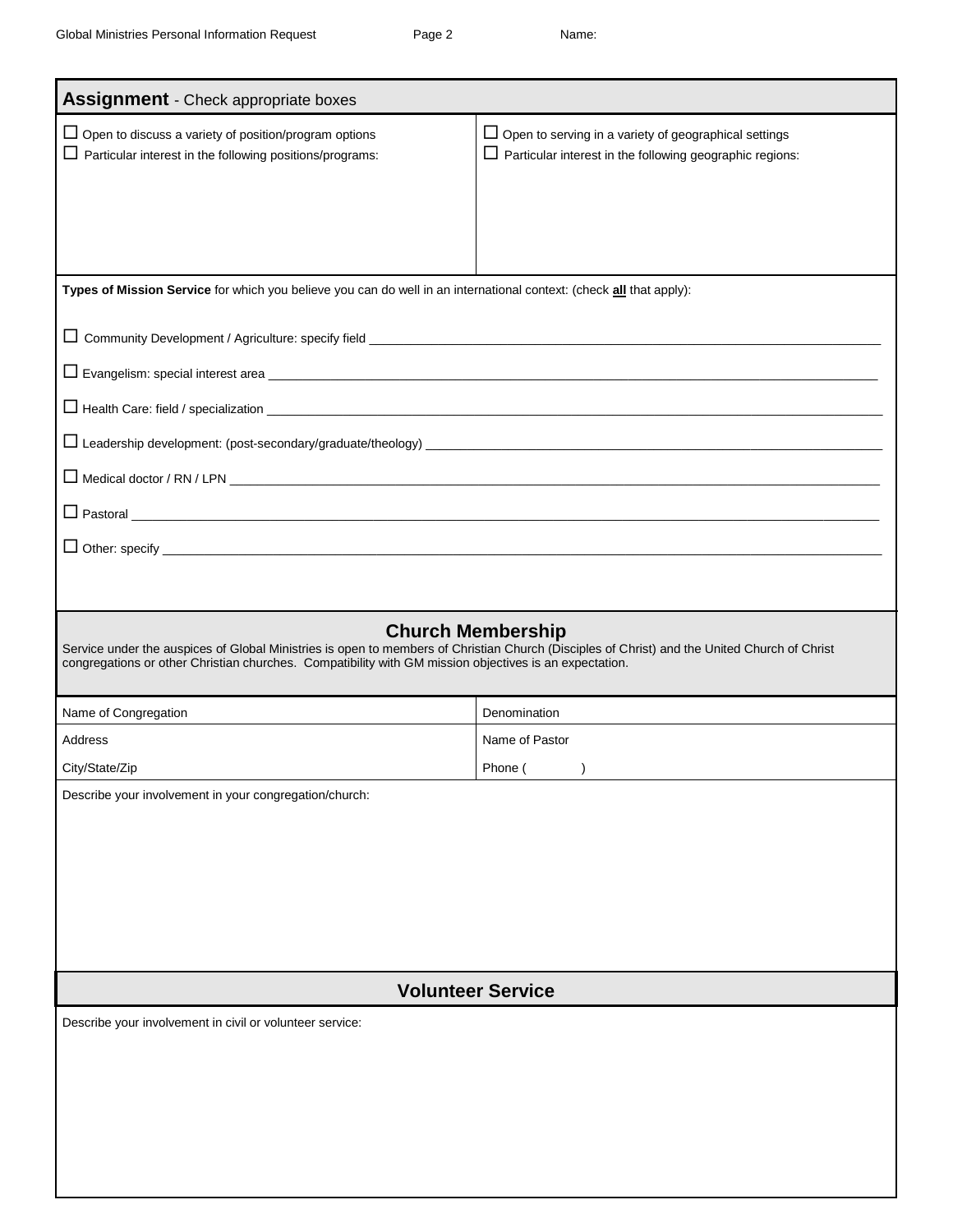| <b>Education</b>                                                                                                      |                        |                                 |                       |               |
|-----------------------------------------------------------------------------------------------------------------------|------------------------|---------------------------------|-----------------------|---------------|
| <b>School Name &amp; Location</b>                                                                                     | <b>Course or Major</b> |                                 | <b>Years Attended</b> | Degree & Date |
| High School                                                                                                           |                        |                                 |                       |               |
| College or University                                                                                                 |                        |                                 |                       |               |
| Graduate Study / Seminary                                                                                             |                        |                                 |                       |               |
| Business/Trade/Technical or Other Schools                                                                             |                        |                                 |                       |               |
| Other / Continuing Education                                                                                          |                        |                                 |                       |               |
| Honors or Awards                                                                                                      |                        |                                 |                       |               |
| Begin with current or most recent employer. Include those positions for which you worked more than 20 hours per week. |                        | <b>Employment History</b>       |                       |               |
| 1. Employer Name                                                                                                      |                        | <b>Position Title</b>           |                       |               |
| Address                                                                                                               |                        | Date employed: From/To          |                       |               |
| City/State/Zip                                                                                                        |                        | Description of responsibilities |                       |               |
| May we contact this employer at this time?<br>$\Box$ Yes<br>No                                                        |                        |                                 |                       |               |
| 2. Employer Name                                                                                                      |                        | <b>Position Title</b>           |                       |               |
| Address                                                                                                               |                        | Date employed: From/To          |                       |               |
| City/State/Zip                                                                                                        |                        | Description of responsibilities |                       |               |
| May we contact this employer at this time?<br>$\Box$ Yes<br>П<br>No                                                   |                        |                                 |                       |               |
| 3. Employer Name                                                                                                      |                        |                                 |                       |               |
| Address                                                                                                               |                        | Date employed: From/To          |                       |               |
| City/State/Zip                                                                                                        |                        | Description of responsibilities |                       |               |
| May we contact this employer at this time?<br>$\Box$ Yes<br>$\Box$<br>No                                              |                        |                                 |                       |               |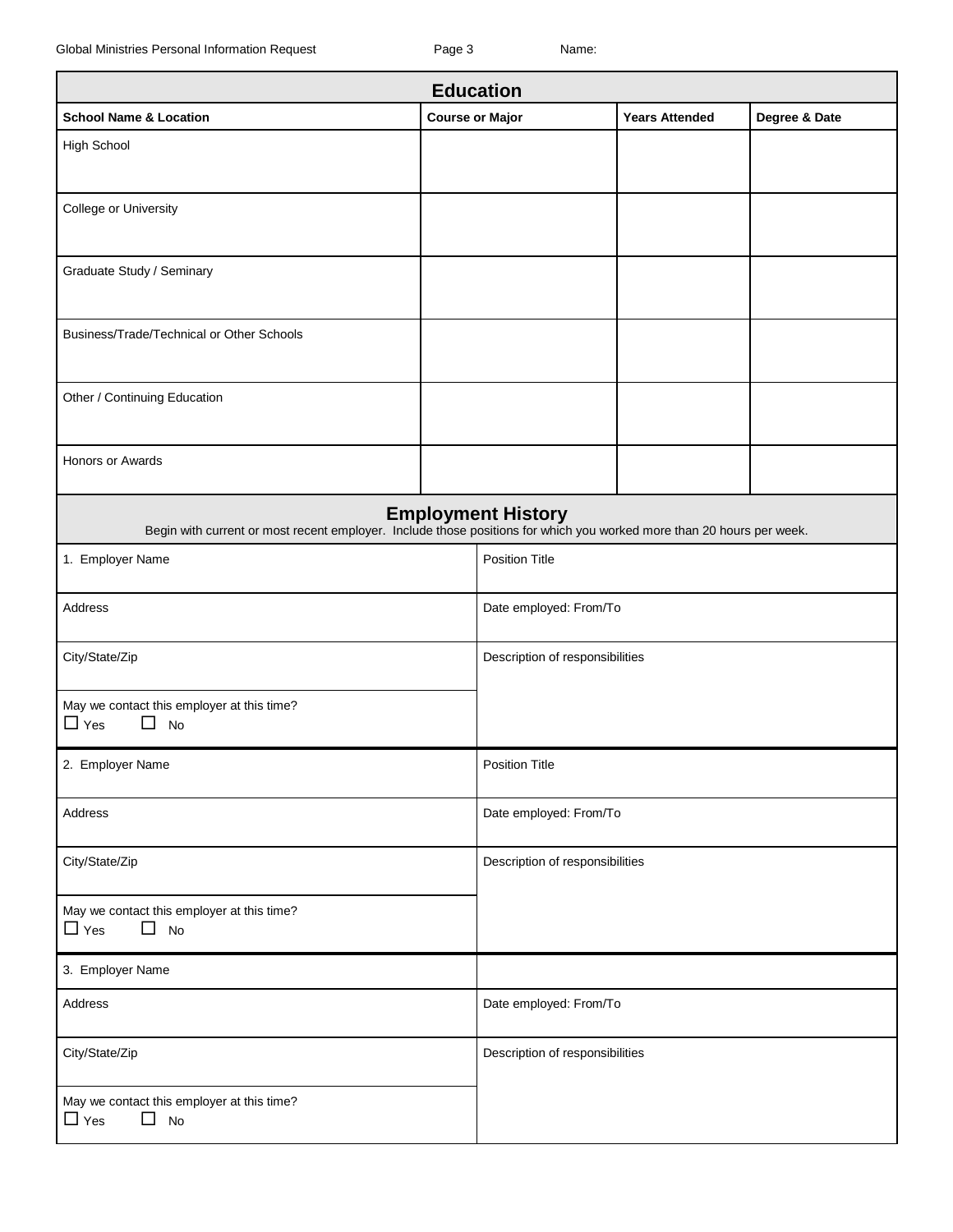| 4. Employer Name                                                                                                                                                                               |                                                                                                   |  |  |
|------------------------------------------------------------------------------------------------------------------------------------------------------------------------------------------------|---------------------------------------------------------------------------------------------------|--|--|
| Address                                                                                                                                                                                        | Date employed: From/To                                                                            |  |  |
| City/State/Zip                                                                                                                                                                                 | Description of responsibilities                                                                   |  |  |
| May we contact this employer at this time?                                                                                                                                                     |                                                                                                   |  |  |
| $\Box$ Yes<br>$\Box$ No                                                                                                                                                                        |                                                                                                   |  |  |
| 5. Employer Name                                                                                                                                                                               |                                                                                                   |  |  |
| Address                                                                                                                                                                                        | Date employed: From/To                                                                            |  |  |
| City/State/Zip                                                                                                                                                                                 | Description of responsibilities                                                                   |  |  |
| May we contact this employer at this time?<br>$\Box$ Yes<br>□<br>No                                                                                                                            |                                                                                                   |  |  |
|                                                                                                                                                                                                | <b>Occupation and Skills</b>                                                                      |  |  |
| Occupation (if student, intended occupation)                                                                                                                                                   |                                                                                                   |  |  |
|                                                                                                                                                                                                |                                                                                                   |  |  |
|                                                                                                                                                                                                |                                                                                                   |  |  |
| Principal job-related skills you possess that may be used in an international context                                                                                                          |                                                                                                   |  |  |
|                                                                                                                                                                                                |                                                                                                   |  |  |
|                                                                                                                                                                                                |                                                                                                   |  |  |
|                                                                                                                                                                                                |                                                                                                   |  |  |
|                                                                                                                                                                                                | Other skills or abilities (P-Professional Training; E=Experienced; H=Hobby/non-technical ability) |  |  |
|                                                                                                                                                                                                |                                                                                                   |  |  |
|                                                                                                                                                                                                |                                                                                                   |  |  |
| Job-related Licenses or Certificates / State or Licensing Agency / Expiration Date                                                                                                             |                                                                                                   |  |  |
|                                                                                                                                                                                                |                                                                                                   |  |  |
|                                                                                                                                                                                                | <b>Marital Status</b>                                                                             |  |  |
| $\Box$ Single never married                                                                                                                                                                    | $\Box$ Separated - date of separation:                                                            |  |  |
| $\Box$ Engaged - date of wedding:                                                                                                                                                              | $\Box$ Previously married - date of dissolution:                                                  |  |  |
| $\Box$ Married - date of marriage:                                                                                                                                                             | $\Box$ Widowed                                                                                    |  |  |
| Full Name of Spouse                                                                                                                                                                            | Citizenship of Spouse                                                                             |  |  |
|                                                                                                                                                                                                |                                                                                                   |  |  |
| If you are married, does your spouse plan to accompany you? $\Box$ Yes                                                                                                                         | $\perp$<br>No                                                                                     |  |  |
| Couples Please Note: Each adult intending to live in the assigned country needs to fill out a separate Mission Personnel Information form whether or<br>not he/she seeks a mission assignment. |                                                                                                   |  |  |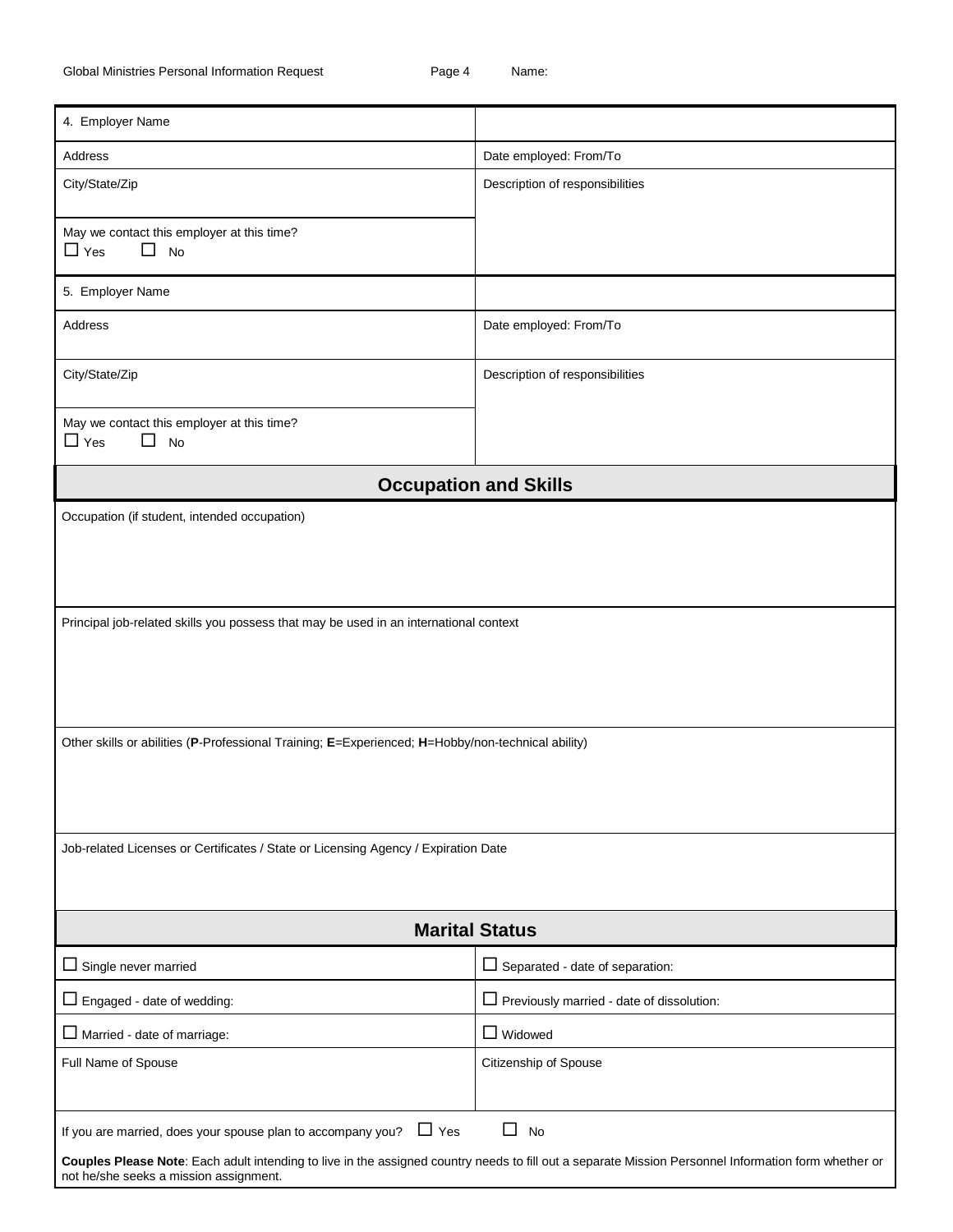| <b>Family</b><br>Provide information about your dependents. Place a " $\checkmark$ " by those who will accompany you to the country of service. |                                                                                                                                                                                                                                                                                                     |                                            |                  |                   |                        |
|-------------------------------------------------------------------------------------------------------------------------------------------------|-----------------------------------------------------------------------------------------------------------------------------------------------------------------------------------------------------------------------------------------------------------------------------------------------------|--------------------------------------------|------------------|-------------------|------------------------|
|                                                                                                                                                 |                                                                                                                                                                                                                                                                                                     |                                            |                  |                   |                        |
| $\checkmark$                                                                                                                                    | Full Name                                                                                                                                                                                                                                                                                           |                                            | Date of Birth    | Citizenship       |                        |
|                                                                                                                                                 |                                                                                                                                                                                                                                                                                                     |                                            |                  |                   |                        |
|                                                                                                                                                 |                                                                                                                                                                                                                                                                                                     |                                            |                  |                   |                        |
|                                                                                                                                                 |                                                                                                                                                                                                                                                                                                     |                                            |                  |                   |                        |
|                                                                                                                                                 |                                                                                                                                                                                                                                                                                                     |                                            |                  |                   |                        |
|                                                                                                                                                 |                                                                                                                                                                                                                                                                                                     |                                            |                  |                   |                        |
|                                                                                                                                                 |                                                                                                                                                                                                                                                                                                     |                                            |                  |                   |                        |
|                                                                                                                                                 |                                                                                                                                                                                                                                                                                                     |                                            |                  |                   |                        |
|                                                                                                                                                 |                                                                                                                                                                                                                                                                                                     |                                            |                  |                   |                        |
|                                                                                                                                                 |                                                                                                                                                                                                                                                                                                     |                                            |                  |                   |                        |
|                                                                                                                                                 |                                                                                                                                                                                                                                                                                                     | <b>Placement and Match-Making</b>          |                  |                   |                        |
|                                                                                                                                                 | Placement may be influenced by such factors as finances, housing, educational needs of children or other family or personal issues.                                                                                                                                                                 |                                            |                  |                   |                        |
|                                                                                                                                                 | Financial considerations: Do you have particular financial considerations that might influence the type and length of assignment you could accept?                                                                                                                                                  |                                            |                  |                   |                        |
| $\Box$ Yes                                                                                                                                      | (If yes, please explain.)<br>No                                                                                                                                                                                                                                                                     |                                            |                  |                   |                        |
|                                                                                                                                                 |                                                                                                                                                                                                                                                                                                     |                                            |                  |                   |                        |
|                                                                                                                                                 |                                                                                                                                                                                                                                                                                                     |                                            |                  |                   |                        |
|                                                                                                                                                 |                                                                                                                                                                                                                                                                                                     |                                            |                  |                   |                        |
|                                                                                                                                                 |                                                                                                                                                                                                                                                                                                     |                                            |                  |                   |                        |
|                                                                                                                                                 | Life situations: Service in international settings may present challenges related to health, environment, climate and security among others.<br>These issues may affect a person's ability to live and work in a particular setting. Indicate below any concerns you have related to the following: |                                            |                  |                   |                        |
|                                                                                                                                                 |                                                                                                                                                                                                                                                                                                     |                                            |                  |                   |                        |
| $\Box$ Diet<br>Environment<br>Availability of medical care/medications                                                                          |                                                                                                                                                                                                                                                                                                     |                                            |                  |                   |                        |
| $\Box$ Exercise<br>$\Box$ Other - specify:<br>□<br>Climate<br>Security                                                                          |                                                                                                                                                                                                                                                                                                     |                                            |                  |                   |                        |
|                                                                                                                                                 |                                                                                                                                                                                                                                                                                                     |                                            |                  |                   |                        |
|                                                                                                                                                 |                                                                                                                                                                                                                                                                                                     |                                            |                  |                   |                        |
|                                                                                                                                                 |                                                                                                                                                                                                                                                                                                     |                                            |                  |                   |                        |
|                                                                                                                                                 | Children's education (if applicable): If you have or expect to have school age children during your term of service, are you open to:                                                                                                                                                               |                                            |                  |                   |                        |
|                                                                                                                                                 | (check all that apply)                                                                                                                                                                                                                                                                              |                                            |                  |                   |                        |
|                                                                                                                                                 | $\Box$ Local schools (non-English)                                                                                                                                                                                                                                                                  | Boarding school in English language school |                  |                   |                        |
|                                                                                                                                                 | $\Box$ Local schools (English language)                                                                                                                                                                                                                                                             | Home school                                |                  |                   |                        |
|                                                                                                                                                 |                                                                                                                                                                                                                                                                                                     |                                            |                  |                   |                        |
|                                                                                                                                                 |                                                                                                                                                                                                                                                                                                     |                                            |                  |                   |                        |
|                                                                                                                                                 | Comments:                                                                                                                                                                                                                                                                                           |                                            |                  |                   |                        |
|                                                                                                                                                 |                                                                                                                                                                                                                                                                                                     |                                            |                  |                   |                        |
|                                                                                                                                                 |                                                                                                                                                                                                                                                                                                     |                                            |                  |                   |                        |
|                                                                                                                                                 |                                                                                                                                                                                                                                                                                                     |                                            |                  |                   |                        |
|                                                                                                                                                 |                                                                                                                                                                                                                                                                                                     |                                            |                  |                   |                        |
|                                                                                                                                                 |                                                                                                                                                                                                                                                                                                     | <b>Passport Information</b>                |                  |                   |                        |
|                                                                                                                                                 |                                                                                                                                                                                                                                                                                                     |                                            |                  |                   |                        |
|                                                                                                                                                 | A passport is necessary for international service. If you currently have a passport, indicate below:                                                                                                                                                                                                |                                            |                  |                   |                        |
|                                                                                                                                                 | Full Name (as it appears on passport)                                                                                                                                                                                                                                                               | Passport Number                            | Country of Issue | <b>Issue Date</b> | <b>Expiration Date</b> |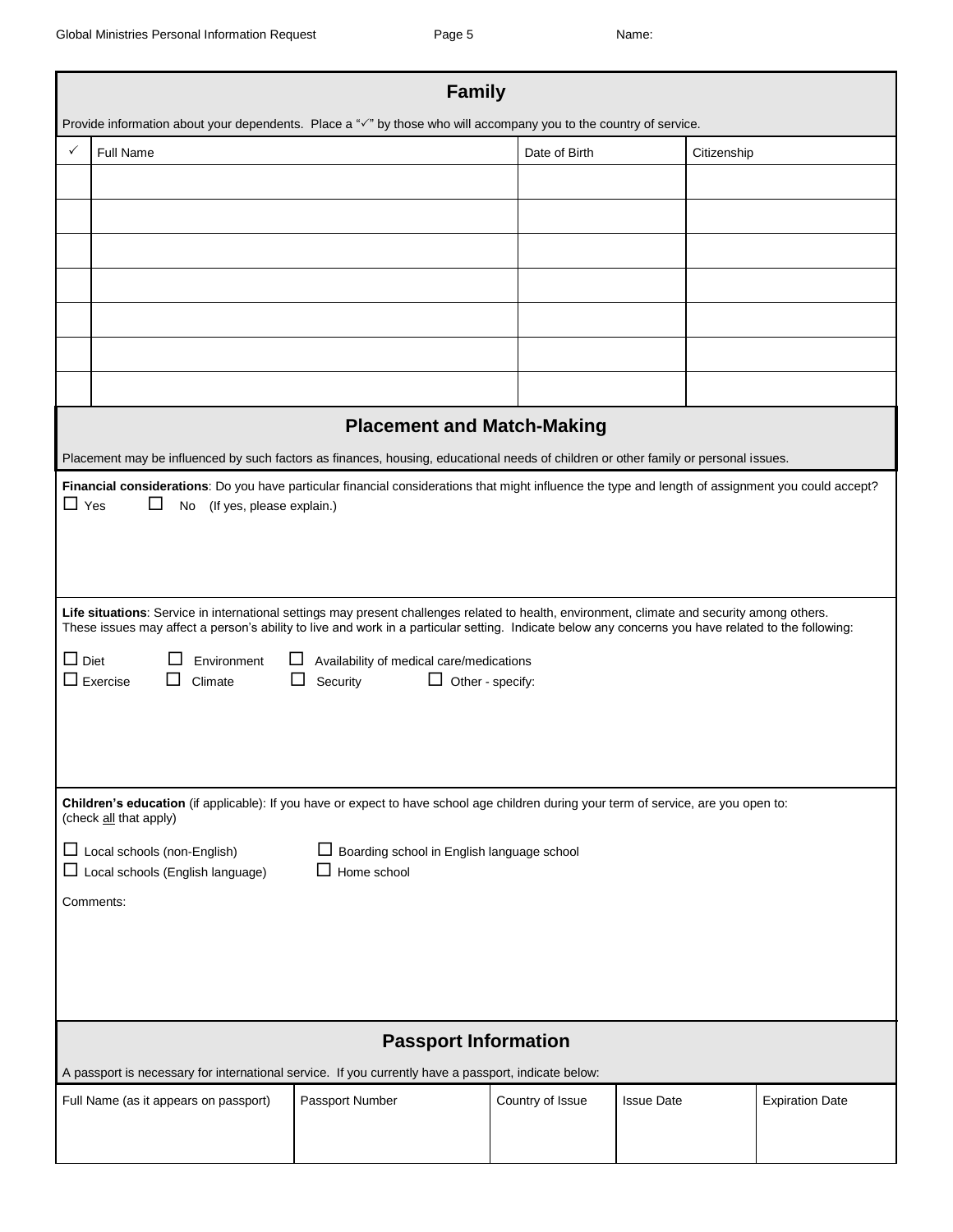| <b>Legal Considerations</b>                                                                                                                                                                             |                                                                                                                                          |  |  |
|---------------------------------------------------------------------------------------------------------------------------------------------------------------------------------------------------------|------------------------------------------------------------------------------------------------------------------------------------------|--|--|
| <b>Misconduct Policy Certification:</b>                                                                                                                                                                 |                                                                                                                                          |  |  |
| [a] Has any civil, criminal, or ecclesiastical complaint ever been sustained or brought against you for misconduct (financial, sexual or other)?<br>$\Box$ Yes<br>$\Box$ No (If yes, attach statement.) |                                                                                                                                          |  |  |
| [b] Have you ever resigned or been terminated from a position for reasons related to sexual misconduct or financial or other misconduct?<br>$\Box$ Yes<br>$\Box$ No<br>(If yes, attach statement.)      |                                                                                                                                          |  |  |
| <b>Prior or Pending Offenses:</b>                                                                                                                                                                       |                                                                                                                                          |  |  |
| [a] Have you ever been convicted of, pled guilty to or pleaded "no contest" to any crime, other than minor traffic violations?<br>$\Box$ No<br>$\sqcup$ Yes<br>(If yes, attach statement.)              |                                                                                                                                          |  |  |
| [b] Are any charges (for any offense, including traffic offenses), civil suits, or judgments outstanding against you?<br>$\Box$ Yes<br>$\square$ No<br>(If yes, attach statement.)                      |                                                                                                                                          |  |  |
|                                                                                                                                                                                                         | <b>References</b>                                                                                                                        |  |  |
|                                                                                                                                                                                                         | Provide four names, including: pastor, professional/academic, employer                                                                   |  |  |
|                                                                                                                                                                                                         | Print names and information neatly and clearly                                                                                           |  |  |
| 1 - Name                                                                                                                                                                                                | 2 - Name                                                                                                                                 |  |  |
| Relationship to you                                                                                                                                                                                     | Relationship to you                                                                                                                      |  |  |
| Occupation                                                                                                                                                                                              | Occupation                                                                                                                               |  |  |
| Phone (                                                                                                                                                                                                 | Phone (                                                                                                                                  |  |  |
| E-mail                                                                                                                                                                                                  | E-mail                                                                                                                                   |  |  |
| Address                                                                                                                                                                                                 | Address                                                                                                                                  |  |  |
| City/State/Zip                                                                                                                                                                                          | City/State/Zip                                                                                                                           |  |  |
| 3 - Name                                                                                                                                                                                                | 4 - Name                                                                                                                                 |  |  |
| Relationship to you                                                                                                                                                                                     | Relationship to you                                                                                                                      |  |  |
| Occupation                                                                                                                                                                                              | Occupation                                                                                                                               |  |  |
| Phone (                                                                                                                                                                                                 | Phone (                                                                                                                                  |  |  |
| E-mail                                                                                                                                                                                                  | E-mail                                                                                                                                   |  |  |
| Address                                                                                                                                                                                                 | <b>Address</b>                                                                                                                           |  |  |
| City/State/Zip                                                                                                                                                                                          | City/State/Zip                                                                                                                           |  |  |
| <b>Additional Information</b>                                                                                                                                                                           |                                                                                                                                          |  |  |
| How did you learn about mission opportunities with the Global Ministries? Check all that apply.                                                                                                         |                                                                                                                                          |  |  |
| ப<br>Pastor<br>ப<br>Friend / family<br>ப<br>Printed materials / announcement at church<br>$\Box$<br>Mission event / festival<br>Contact with GM staff person                                            | □<br>College career service office<br>$\Box$<br>College professor<br>Surfing the web<br>ப<br>⊔<br>Advertisement<br>ப<br>Other: specify - |  |  |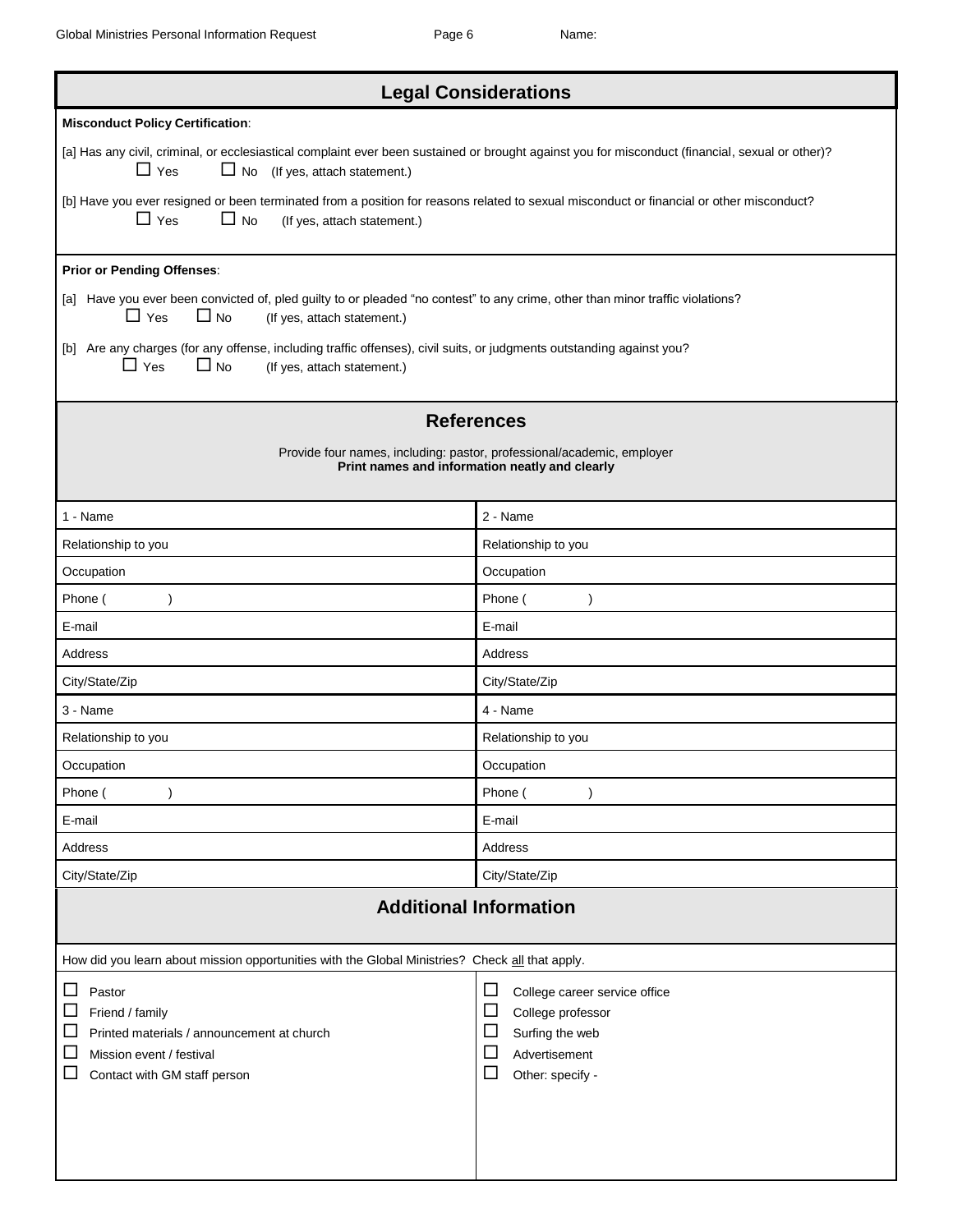| For Disciple, UCC and Clergy from other denominations - others, skip this section                                                                                                                                                                                                                                                                                             |                                                                                               |  |  |
|-------------------------------------------------------------------------------------------------------------------------------------------------------------------------------------------------------------------------------------------------------------------------------------------------------------------------------------------------------------------------------|-----------------------------------------------------------------------------------------------|--|--|
| NOTE: You need to notify your regional/conference minister that you are in conversation with Global Ministries.<br>We will seek a reference from that office.                                                                                                                                                                                                                 |                                                                                               |  |  |
| $\Box$<br>Check here if you have notified your regional/conference office                                                                                                                                                                                                                                                                                                     | Date and location of ordination:                                                              |  |  |
| Name of regional/conference minister:                                                                                                                                                                                                                                                                                                                                         | Ecclesiastical Authority:                                                                     |  |  |
|                                                                                                                                                                                                                                                                                                                                                                               | PLEASE READ CAREFULLY BEFORE SIGNING                                                          |  |  |
| All information provided on this Mission Personnel Information form is complete and accurate, to the best of my knowledge.<br>1.                                                                                                                                                                                                                                              |                                                                                               |  |  |
| 2.<br>Candidates who serve with the Global Ministries (GM) will be expected to understand, respect and support the mission of the GM.                                                                                                                                                                                                                                         |                                                                                               |  |  |
| 3.<br>Misrepresentation of facts in this Personal Information Request form will disqualify me from further consideration or, if I serve with the GM,<br>may be sufficient cause for dismissal.                                                                                                                                                                                |                                                                                               |  |  |
| In compliance with Federal laws, all offers of employment are subject to verification of each applicant's identity and employment authorization.<br>4.<br>I understand that it will be necessary for me to submit such documents as are required by law to verity my identification and employment<br>authorization.                                                          |                                                                                               |  |  |
| 5.<br>Any position offered to me is contingent upon the satisfactory completion of reference checks and any other checks, physical and<br>psychological testing or examinations as may be requested by the GM.                                                                                                                                                                |                                                                                               |  |  |
| I understand that nothing contained in this form, or in the granting of an interview is intended to create a contract between the GM and me,<br>6.<br>either for employment or for the providing of any benefits. No promises regarding employment have been made to me, and I understand that<br>no such promise or guarantee is binding upon the GM unless made in writing. |                                                                                               |  |  |
| The GM has my permission to investigate, at its discretion, my past employment history, personal references, and any other information<br>7.<br>pertinent or relative contained in this Mission Personnel Information form.                                                                                                                                                   |                                                                                               |  |  |
| 8.<br>I fully agree to the statements and conditions listed in 1 through 7 above.                                                                                                                                                                                                                                                                                             |                                                                                               |  |  |
| <b>Applicant's Signature</b>                                                                                                                                                                                                                                                                                                                                                  | Date                                                                                          |  |  |
|                                                                                                                                                                                                                                                                                                                                                                               |                                                                                               |  |  |
|                                                                                                                                                                                                                                                                                                                                                                               | Use the checklist below to ensure your Personal Information Request form package is complete: |  |  |
| Complete and sign the Personal Information Request form<br>Spouse provides a separate Personal Information Request form (if applicable)<br>Reference information printed neatly and clearly                                                                                                                                                                                   |                                                                                               |  |  |

| <u>ы</u> | Reference information printed neatly and clearly                                            |
|----------|---------------------------------------------------------------------------------------------|
| $\Box$   | Include your name on the top of each page of your responses to the <b>Narrative Section</b> |

Include a **résumé** with your completed materials

| Send completed Personal Information Request form,                                                             | Questions related to completing the Personal Information    |
|---------------------------------------------------------------------------------------------------------------|-------------------------------------------------------------|
| narrative section and résumé to:                                                                              | Request form can be directed to staff of GM:                |
| <b>Global Ministries</b><br><b>Mission Personnel Office</b><br><b>P.O. Box 1986</b><br>Indianapolis, IN 46206 | Phone: 317.713.2567<br>E-mail: Ihernandez@dom.disciples.org |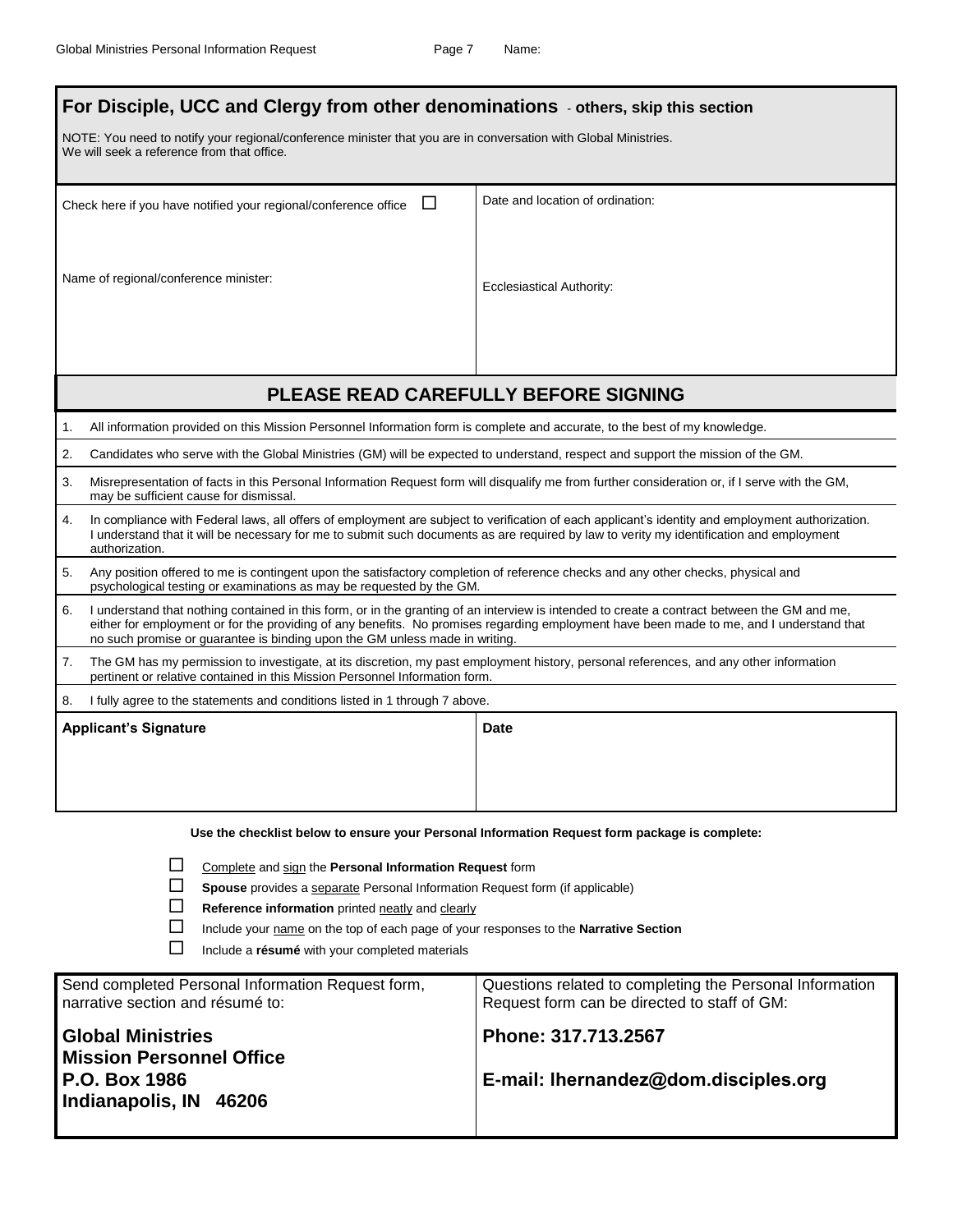## **PERSONAL INFORMATION REQUEST NARRATIVE SECTION**

Write your responses on a separate sheet of paper - be sure to include your name at the top of each page. The total of your responses should not be more than two or three typed pages.

1. How has your understanding of the Christian faith influenced your decision to pursue an overseas church assignment?

2. Please give a brief statement of your understanding of mission in today's world and the church's role in that mission.

3. What do you see as your gifts and aptitudes which equip you to serve in that mission?

4. Describe any cross-cultural experiences you have had. What did you learn about your ability to live and work in a cross-cultural context? *(If you have had limited cross-cultural experience, describe how you see yourself living and working in a cross-cultural context.)*

5. What other information or considerations to your candidacy do you wish to communicate?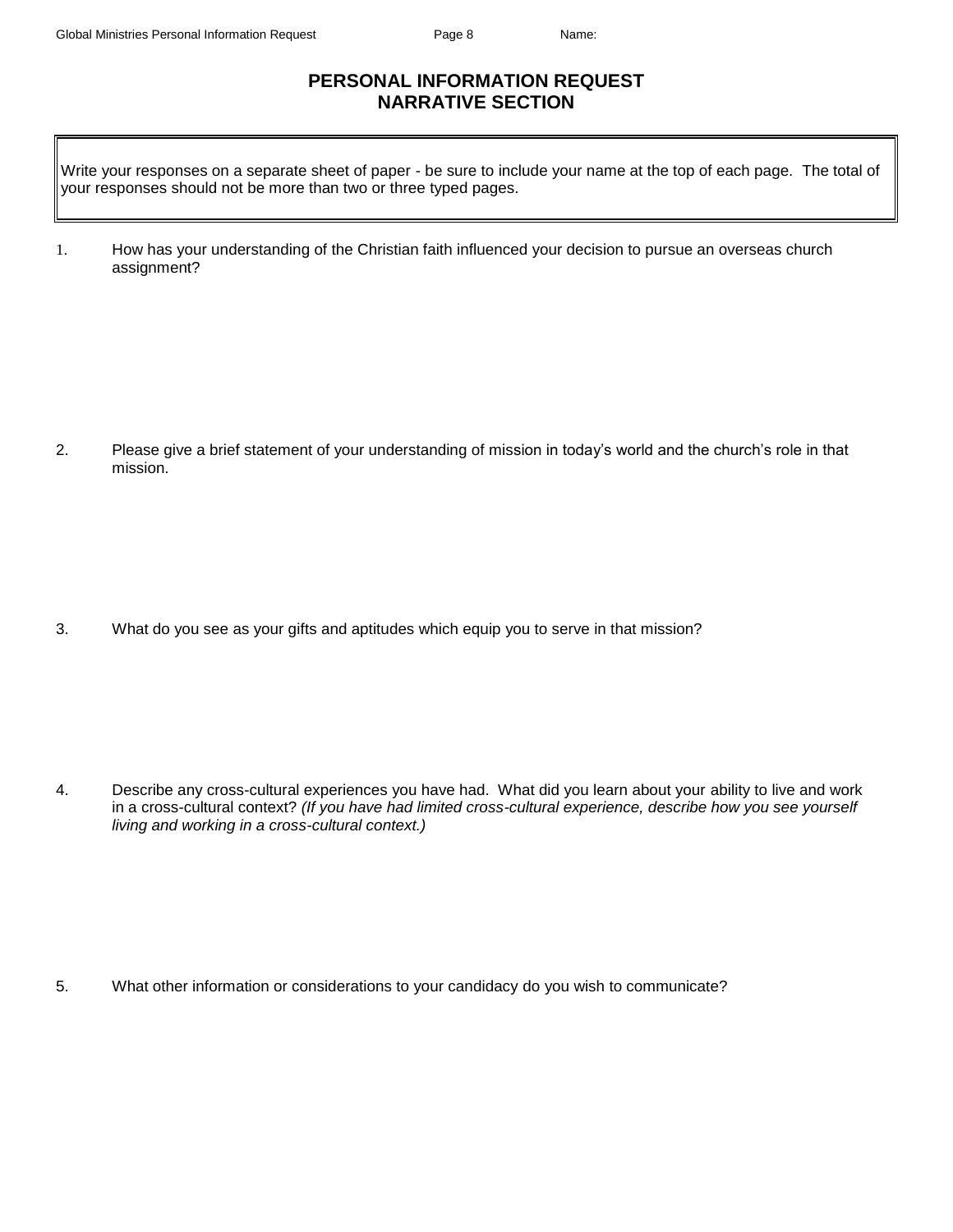## *Background Disclosure Statement*

**Global Ministries of the Christian Church (Disciples of Christ) and the United Church of Christ**

**Global Ministries of the Christian Church (Disciples of Christ) and the United Church of Christ attempts to match gifted individuals and families with opportunities of service in a variety of settings, worldwide. Successfully carrying out this purpose on behalf of the denomination requires honesty, effort, and a commitment to open communication on the part of both the organization and the persons seeking such service.** 

**Congruent with the concern for ethical performance of ministry on behalf of the Christian Church (Disciples of Christ) and the United Church of Christ, and with a view to addressing issues which are sensitive to functioning in the public role of a missionary for Global Ministries, you are asked to respond to the following statements. There is opportunity for explanation if you so desire.** 

**The information contained in this disclosure will be considered confidential. However, it may also be shared with partnering agencies/institutions with which Global Ministries has cooperative agreements/relationships to meet their respective screening requirements.** 

**1. Has a civil lawsuit, felony charge, ecclesiastical discipline, workplace disciplinary action or other legal or official complaint been sustained against you for sexual, racial, ethnic, age discrimination, harassment, exploitation or misconduct; physical abuse; child abuse; or financial misconduct?**

**Yes \_\_\_\_\_ No \_\_\_\_\_** 

**2. Have you ever been convicted of a misdemeanor or a felony?**

**Yes \_\_\_\_\_ No \_\_\_\_\_ Explanation:** 

**3. Has your employment ever been changed because you attempted or actually engaged in:**

| $\bullet$ | sexual, racial, ethnic, age discrimination, harassment, exploitation Yes |     | No  |
|-----------|--------------------------------------------------------------------------|-----|-----|
|           | or misconduct                                                            |     |     |
| $\bullet$ | physical abuse                                                           | Yes | No. |
| $\bullet$ | child abuse                                                              | Yes | Νo  |
| $\bullet$ | financial misconduct                                                     | Yes | No  |

**4. Has your employment ever been changed in order to avoid facing or to avoid being terminated because of charges of actual or attempted:**

| $\bullet$ | sexual, racial, ethnic, age discrimination, harassment, exploitation Yes<br>or misconduct |      | No. |
|-----------|-------------------------------------------------------------------------------------------|------|-----|
| $\bullet$ | physical abuse                                                                            | Yes. | No  |
| $\bullet$ | child abuse                                                                               | Yes  | No  |
|           | • financial misconduct                                                                    | Yes. | No. |
|           |                                                                                           |      |     |

**Explanation:**